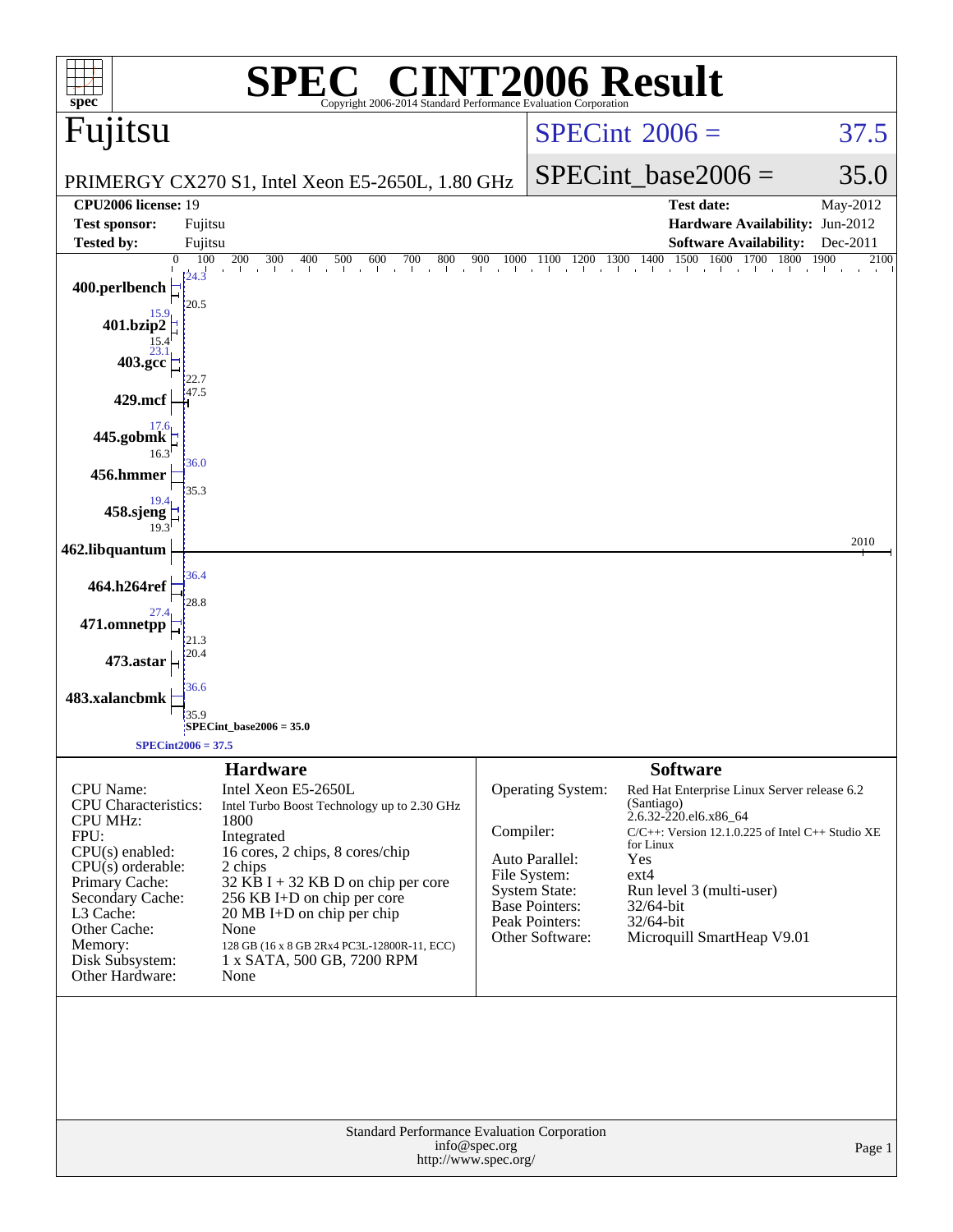

# **[SPEC CINT2006 Result](http://www.spec.org/auto/cpu2006/Docs/result-fields.html#SPECCINT2006Result)**

## Fujitsu

### $SPECint2006 = 37.5$  $SPECint2006 = 37.5$

PRIMERGY CX270 S1, Intel Xeon E5-2650L, 1.80 GHz

SPECint base2006 =  $35.0$ 

**[CPU2006 license:](http://www.spec.org/auto/cpu2006/Docs/result-fields.html#CPU2006license)** 19 **[Test date:](http://www.spec.org/auto/cpu2006/Docs/result-fields.html#Testdate)** May-2012

**[Test sponsor:](http://www.spec.org/auto/cpu2006/Docs/result-fields.html#Testsponsor)** Fujitsu **[Hardware Availability:](http://www.spec.org/auto/cpu2006/Docs/result-fields.html#HardwareAvailability)** Jun-2012 **[Tested by:](http://www.spec.org/auto/cpu2006/Docs/result-fields.html#Testedby)** Fujitsu **[Software Availability:](http://www.spec.org/auto/cpu2006/Docs/result-fields.html#SoftwareAvailability)** Dec-2011

#### **[Results Table](http://www.spec.org/auto/cpu2006/Docs/result-fields.html#ResultsTable)**

|                                                                                                          | <b>Base</b>    |              |                |       |                | <b>Peak</b> |                |              |                |              |                |              |
|----------------------------------------------------------------------------------------------------------|----------------|--------------|----------------|-------|----------------|-------------|----------------|--------------|----------------|--------------|----------------|--------------|
| <b>Benchmark</b>                                                                                         | <b>Seconds</b> | <b>Ratio</b> | <b>Seconds</b> | Ratio | <b>Seconds</b> | Ratio       | <b>Seconds</b> | <b>Ratio</b> | <b>Seconds</b> | <b>Ratio</b> | <b>Seconds</b> | <b>Ratio</b> |
| $ 400$ .perlbench                                                                                        | 477            | 20.5         | 477            | 20.5  | 477            | 20.5        | 401            | 24.3         | 401            | 24.3         | 402            | 24.3         |
| 401.bzip2                                                                                                | 628            | 15.4         | 628            | 15.4  | 627            | 15.4        | 608            | 15.9         | 609            | 15.8         | 609            | 15.9         |
| $403.\mathrm{gcc}$                                                                                       | 354            | 22.7         | 354            | 22.7  | 354            | 22.7        | 349            | 23.1         | 349            | 23.1         | 349            | 23.1         |
| $429$ mcf                                                                                                | 191            | 47.7         | 192            | 47.5  | 194            | 47.1        | 191            | 47.7         | 192            | 47.5         | 194            | 47.1         |
| $445$ .gobmk                                                                                             | 642            | 16.3         | 643            | 16.3  | 642            | 16.3        | 597            | 17.6         | 597            | 17.6         | 597            | 17.6         |
| $456.$ hmmer                                                                                             | 264            | 35.3         | 264            | 35.3  | 264            | 35.3        | 259            | 36.0         | 259            | 36.0         | 259            | 36.0         |
| $458$ .sjeng                                                                                             | 625            | 19.4         | 626            | 19.3  | 626            | 19.3        | 624            | 19.4         | 624            | 19.4         | 640            | 18.9         |
| 462.libquantum                                                                                           | 9.89           | 2090         | 10.3           | 2010  | 10.3           | 2010        | 9.89           | 2090         | 10.3           | 2010         | 10.3           | 2010         |
| 464.h264ref                                                                                              | 776            | 28.5         | 768            | 28.8  | 766            | 28.9        | 607            | 36.4         | 608            | 36.4         | 610            | 36.3         |
| $ 471$ .omnetpp                                                                                          | 292            | 21.4         | 293            | 21.3  | 294            | 21.3        | 227            | 27.5         | 229            | 27.3         | 228            | 27.4         |
| $ 473$ . astar                                                                                           | 345            | 20.4         | 345            | 20.3  | 343            | 20.5        | 345            | 20.4         | 345            | 20.3         | 343            | 20.5         |
| 483.xalancbmk                                                                                            | 192            | 35.9         | 191            | 36.0  | 193            | 35.8        | 189            | 36.6         | 189            | 36.6         | 188            | 36.7         |
| Results appear in the order in which they were run. Bold underlined text indicates a median measurement. |                |              |                |       |                |             |                |              |                |              |                |              |

#### **[Operating System Notes](http://www.spec.org/auto/cpu2006/Docs/result-fields.html#OperatingSystemNotes)**

 Stack size set to unlimited using "ulimit -s unlimited" Transparent Huge Pages enabled with: echo always > /sys/kernel/mm/redhat\_transparent\_hugepage/enabled

#### **[Platform Notes](http://www.spec.org/auto/cpu2006/Docs/result-fields.html#PlatformNotes)**

 BIOS configuration: Intel HT Technology = Disable

#### **[General Notes](http://www.spec.org/auto/cpu2006/Docs/result-fields.html#GeneralNotes)**

Environment variables set by runspec before the start of the run: KMP\_AFFINITY = "granularity=fine,scatter" LD\_LIBRARY\_PATH = "/SPECcpu2006/libs/32:/SPECcpu2006/libs/64" OMP\_NUM\_THREADS = "16"

 Binaries compiled on a system with 1x Core i7-860 CPU + 8GB memory using RHEL5.5 This result was measured on the PRIMERGY CX250 S1. The PRIMERGY CX250 S1 and the PRIMERGY CX270 S1 are electronically equivalent. For information about Fujitsu please visit: <http://www.fujitsu.com>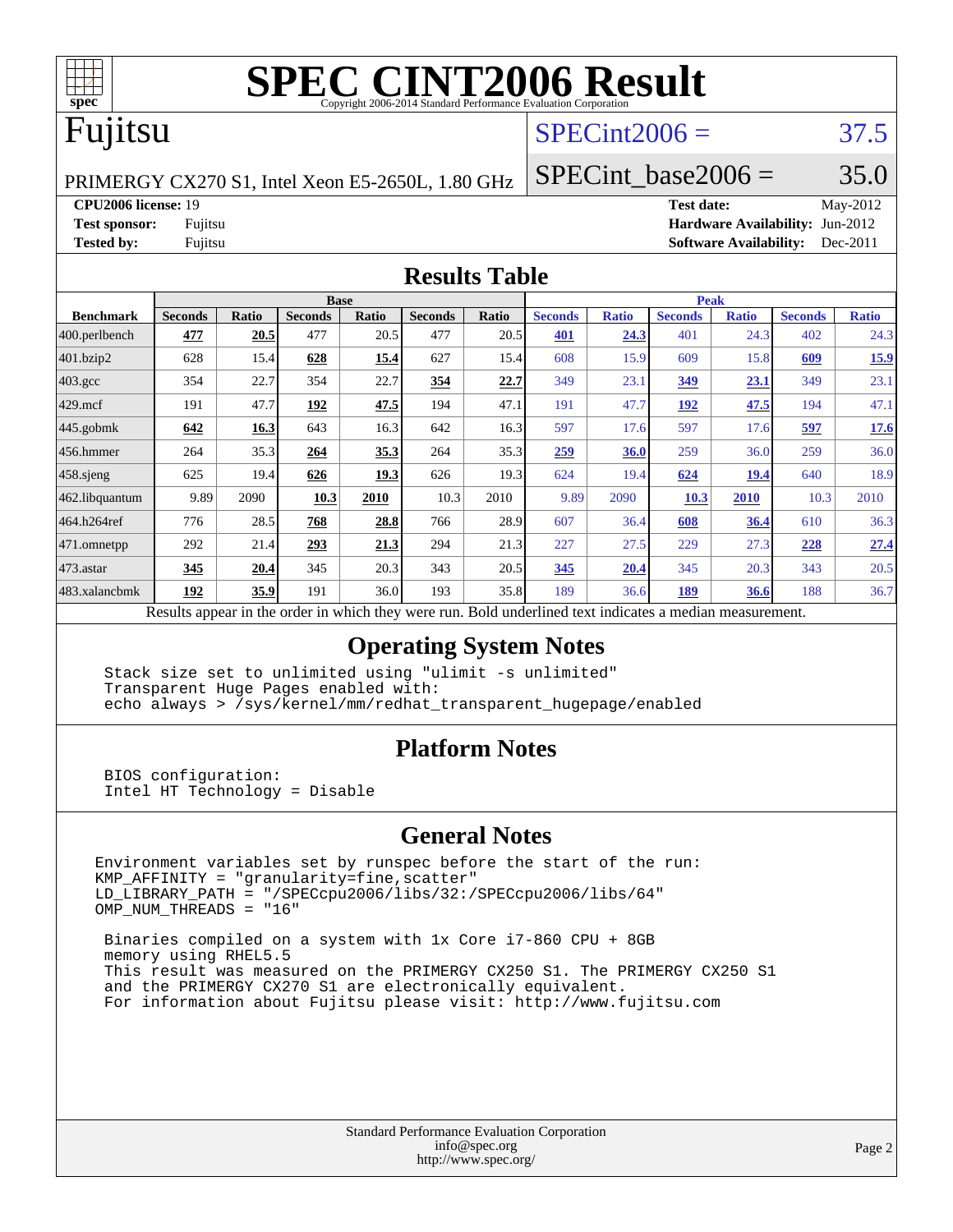# **[SPEC CINT2006 Result](http://www.spec.org/auto/cpu2006/Docs/result-fields.html#SPECCINT2006Result)**

# Fujitsu

#### $SPECint2006 = 37.5$  $SPECint2006 = 37.5$

PRIMERGY CX270 S1, Intel Xeon E5-2650L, 1.80 GHz

#### **[CPU2006 license:](http://www.spec.org/auto/cpu2006/Docs/result-fields.html#CPU2006license)** 19 **[Test date:](http://www.spec.org/auto/cpu2006/Docs/result-fields.html#Testdate)** May-2012

SPECint base2006 =  $35.0$ 

**[Test sponsor:](http://www.spec.org/auto/cpu2006/Docs/result-fields.html#Testsponsor)** Fujitsu **[Hardware Availability:](http://www.spec.org/auto/cpu2006/Docs/result-fields.html#HardwareAvailability)** Jun-2012 **[Tested by:](http://www.spec.org/auto/cpu2006/Docs/result-fields.html#Testedby)** Fujitsu **Fugital Example 2011 [Software Availability:](http://www.spec.org/auto/cpu2006/Docs/result-fields.html#SoftwareAvailability)** Dec-2011

### **[Base Compiler Invocation](http://www.spec.org/auto/cpu2006/Docs/result-fields.html#BaseCompilerInvocation)**

[C benchmarks](http://www.spec.org/auto/cpu2006/Docs/result-fields.html#Cbenchmarks):  $\text{icc}$   $-\text{m64}$ 

[C++ benchmarks:](http://www.spec.org/auto/cpu2006/Docs/result-fields.html#CXXbenchmarks) [icpc -m64](http://www.spec.org/cpu2006/results/res2012q3/cpu2006-20120620-23134.flags.html#user_CXXbase_intel_icpc_64bit_fc66a5337ce925472a5c54ad6a0de310)

#### **[Base Portability Flags](http://www.spec.org/auto/cpu2006/Docs/result-fields.html#BasePortabilityFlags)**

 400.perlbench: [-DSPEC\\_CPU\\_LP64](http://www.spec.org/cpu2006/results/res2012q3/cpu2006-20120620-23134.flags.html#b400.perlbench_basePORTABILITY_DSPEC_CPU_LP64) [-DSPEC\\_CPU\\_LINUX\\_X64](http://www.spec.org/cpu2006/results/res2012q3/cpu2006-20120620-23134.flags.html#b400.perlbench_baseCPORTABILITY_DSPEC_CPU_LINUX_X64) 401.bzip2: [-DSPEC\\_CPU\\_LP64](http://www.spec.org/cpu2006/results/res2012q3/cpu2006-20120620-23134.flags.html#suite_basePORTABILITY401_bzip2_DSPEC_CPU_LP64) 403.gcc: [-DSPEC\\_CPU\\_LP64](http://www.spec.org/cpu2006/results/res2012q3/cpu2006-20120620-23134.flags.html#suite_basePORTABILITY403_gcc_DSPEC_CPU_LP64) 429.mcf: [-DSPEC\\_CPU\\_LP64](http://www.spec.org/cpu2006/results/res2012q3/cpu2006-20120620-23134.flags.html#suite_basePORTABILITY429_mcf_DSPEC_CPU_LP64) 445.gobmk: [-DSPEC\\_CPU\\_LP64](http://www.spec.org/cpu2006/results/res2012q3/cpu2006-20120620-23134.flags.html#suite_basePORTABILITY445_gobmk_DSPEC_CPU_LP64) 456.hmmer: [-DSPEC\\_CPU\\_LP64](http://www.spec.org/cpu2006/results/res2012q3/cpu2006-20120620-23134.flags.html#suite_basePORTABILITY456_hmmer_DSPEC_CPU_LP64) 458.sjeng: [-DSPEC\\_CPU\\_LP64](http://www.spec.org/cpu2006/results/res2012q3/cpu2006-20120620-23134.flags.html#suite_basePORTABILITY458_sjeng_DSPEC_CPU_LP64) 462.libquantum: [-DSPEC\\_CPU\\_LP64](http://www.spec.org/cpu2006/results/res2012q3/cpu2006-20120620-23134.flags.html#suite_basePORTABILITY462_libquantum_DSPEC_CPU_LP64) [-DSPEC\\_CPU\\_LINUX](http://www.spec.org/cpu2006/results/res2012q3/cpu2006-20120620-23134.flags.html#b462.libquantum_baseCPORTABILITY_DSPEC_CPU_LINUX) 464.h264ref: [-DSPEC\\_CPU\\_LP64](http://www.spec.org/cpu2006/results/res2012q3/cpu2006-20120620-23134.flags.html#suite_basePORTABILITY464_h264ref_DSPEC_CPU_LP64) 471.omnetpp: [-DSPEC\\_CPU\\_LP64](http://www.spec.org/cpu2006/results/res2012q3/cpu2006-20120620-23134.flags.html#suite_basePORTABILITY471_omnetpp_DSPEC_CPU_LP64) 473.astar: [-DSPEC\\_CPU\\_LP64](http://www.spec.org/cpu2006/results/res2012q3/cpu2006-20120620-23134.flags.html#suite_basePORTABILITY473_astar_DSPEC_CPU_LP64) 483.xalancbmk: [-DSPEC\\_CPU\\_LP64](http://www.spec.org/cpu2006/results/res2012q3/cpu2006-20120620-23134.flags.html#suite_basePORTABILITY483_xalancbmk_DSPEC_CPU_LP64) [-DSPEC\\_CPU\\_LINUX](http://www.spec.org/cpu2006/results/res2012q3/cpu2006-20120620-23134.flags.html#b483.xalancbmk_baseCXXPORTABILITY_DSPEC_CPU_LINUX)

#### **[Base Optimization Flags](http://www.spec.org/auto/cpu2006/Docs/result-fields.html#BaseOptimizationFlags)**

[C benchmarks](http://www.spec.org/auto/cpu2006/Docs/result-fields.html#Cbenchmarks):

[-xSSE4.2](http://www.spec.org/cpu2006/results/res2012q3/cpu2006-20120620-23134.flags.html#user_CCbase_f-xSSE42_f91528193cf0b216347adb8b939d4107) [-ipo](http://www.spec.org/cpu2006/results/res2012q3/cpu2006-20120620-23134.flags.html#user_CCbase_f-ipo) [-O3](http://www.spec.org/cpu2006/results/res2012q3/cpu2006-20120620-23134.flags.html#user_CCbase_f-O3) [-no-prec-div](http://www.spec.org/cpu2006/results/res2012q3/cpu2006-20120620-23134.flags.html#user_CCbase_f-no-prec-div) [-parallel](http://www.spec.org/cpu2006/results/res2012q3/cpu2006-20120620-23134.flags.html#user_CCbase_f-parallel) [-opt-prefetch](http://www.spec.org/cpu2006/results/res2012q3/cpu2006-20120620-23134.flags.html#user_CCbase_f-opt-prefetch) [-auto-p32](http://www.spec.org/cpu2006/results/res2012q3/cpu2006-20120620-23134.flags.html#user_CCbase_f-auto-p32)

[C++ benchmarks:](http://www.spec.org/auto/cpu2006/Docs/result-fields.html#CXXbenchmarks)

[-xSSE4.2](http://www.spec.org/cpu2006/results/res2012q3/cpu2006-20120620-23134.flags.html#user_CXXbase_f-xSSE42_f91528193cf0b216347adb8b939d4107) [-ipo](http://www.spec.org/cpu2006/results/res2012q3/cpu2006-20120620-23134.flags.html#user_CXXbase_f-ipo) [-O3](http://www.spec.org/cpu2006/results/res2012q3/cpu2006-20120620-23134.flags.html#user_CXXbase_f-O3) [-no-prec-div](http://www.spec.org/cpu2006/results/res2012q3/cpu2006-20120620-23134.flags.html#user_CXXbase_f-no-prec-div) [-opt-prefetch](http://www.spec.org/cpu2006/results/res2012q3/cpu2006-20120620-23134.flags.html#user_CXXbase_f-opt-prefetch) [-auto-p32](http://www.spec.org/cpu2006/results/res2012q3/cpu2006-20120620-23134.flags.html#user_CXXbase_f-auto-p32) [-Wl,-z,muldefs](http://www.spec.org/cpu2006/results/res2012q3/cpu2006-20120620-23134.flags.html#user_CXXbase_link_force_multiple1_74079c344b956b9658436fd1b6dd3a8a) [-L/smartheap -lsmartheap64](http://www.spec.org/cpu2006/results/res2012q3/cpu2006-20120620-23134.flags.html#user_CXXbase_SmartHeap64_5e654037dadeae1fe403ab4b4466e60b)

#### **[Base Other Flags](http://www.spec.org/auto/cpu2006/Docs/result-fields.html#BaseOtherFlags)**

[C benchmarks](http://www.spec.org/auto/cpu2006/Docs/result-fields.html#Cbenchmarks):

403.gcc: [-Dalloca=\\_alloca](http://www.spec.org/cpu2006/results/res2012q3/cpu2006-20120620-23134.flags.html#b403.gcc_baseEXTRA_CFLAGS_Dalloca_be3056838c12de2578596ca5467af7f3)

### **[Peak Compiler Invocation](http://www.spec.org/auto/cpu2006/Docs/result-fields.html#PeakCompilerInvocation)**

[C benchmarks \(except as noted below\)](http://www.spec.org/auto/cpu2006/Docs/result-fields.html#Cbenchmarksexceptasnotedbelow):  $\text{icc}$  -m64

Continued on next page

Standard Performance Evaluation Corporation [info@spec.org](mailto:info@spec.org) <http://www.spec.org/>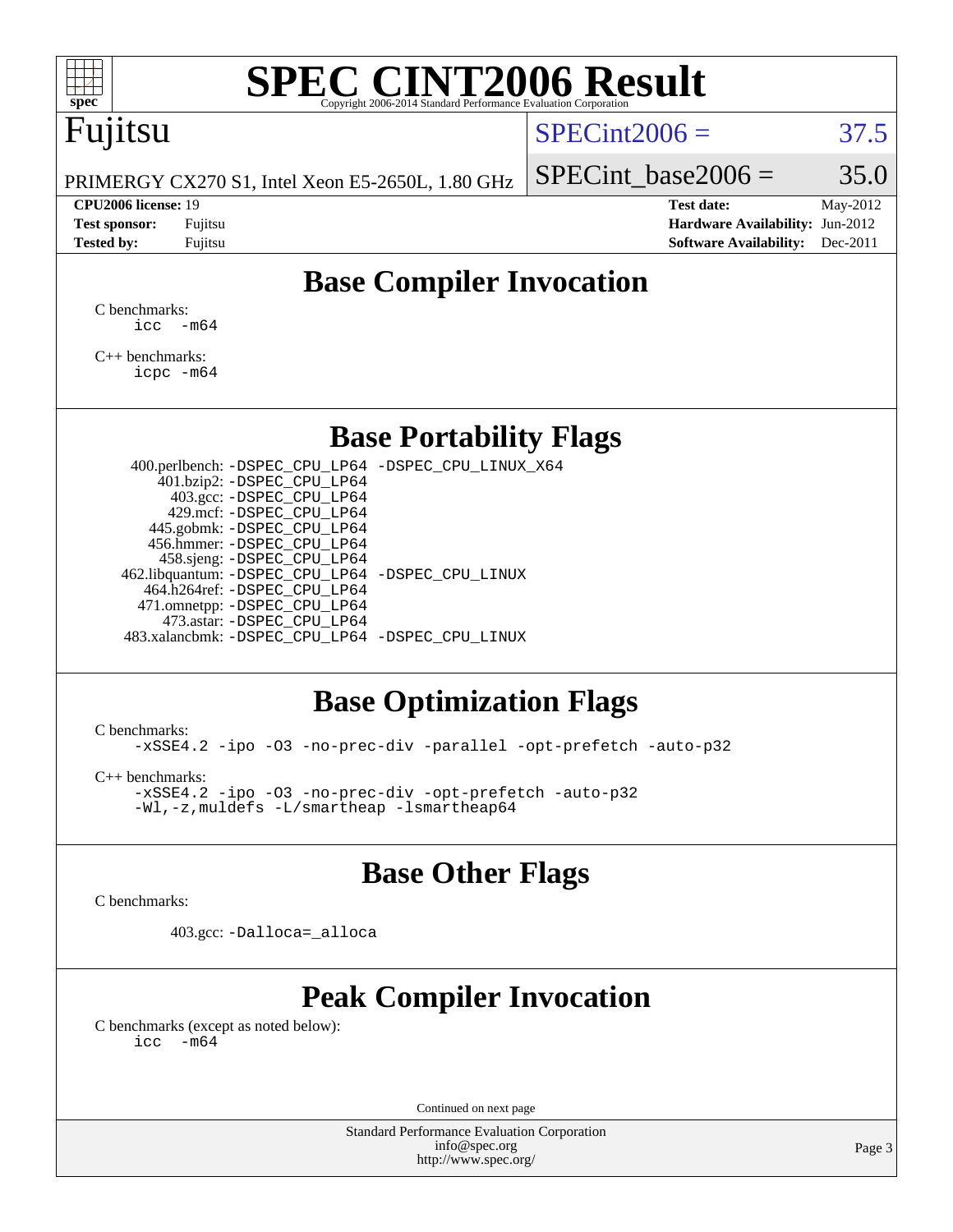

# **[SPEC CINT2006 Result](http://www.spec.org/auto/cpu2006/Docs/result-fields.html#SPECCINT2006Result)**

Fujitsu

 $SPECint2006 = 37.5$  $SPECint2006 = 37.5$ 

PRIMERGY CX270 S1, Intel Xeon E5-2650L, 1.80 GHz

SPECint base2006 =  $35.0$ 

**[CPU2006 license:](http://www.spec.org/auto/cpu2006/Docs/result-fields.html#CPU2006license)** 19 **[Test date:](http://www.spec.org/auto/cpu2006/Docs/result-fields.html#Testdate)** May-2012 **[Test sponsor:](http://www.spec.org/auto/cpu2006/Docs/result-fields.html#Testsponsor)** Fujitsu **[Hardware Availability:](http://www.spec.org/auto/cpu2006/Docs/result-fields.html#HardwareAvailability)** Jun-2012 **[Tested by:](http://www.spec.org/auto/cpu2006/Docs/result-fields.html#Testedby)** Fujitsu **[Software Availability:](http://www.spec.org/auto/cpu2006/Docs/result-fields.html#SoftwareAvailability)** Dec-2011

# **[Peak Compiler Invocation \(Continued\)](http://www.spec.org/auto/cpu2006/Docs/result-fields.html#PeakCompilerInvocation)**

400.perlbench: [icc -m32](http://www.spec.org/cpu2006/results/res2012q3/cpu2006-20120620-23134.flags.html#user_peakCCLD400_perlbench_intel_icc_a6a621f8d50482236b970c6ac5f55f93)

445.gobmk: [icc -m32](http://www.spec.org/cpu2006/results/res2012q3/cpu2006-20120620-23134.flags.html#user_peakCCLD445_gobmk_intel_icc_a6a621f8d50482236b970c6ac5f55f93)

464.h264ref: [icc -m32](http://www.spec.org/cpu2006/results/res2012q3/cpu2006-20120620-23134.flags.html#user_peakCCLD464_h264ref_intel_icc_a6a621f8d50482236b970c6ac5f55f93)

[C++ benchmarks \(except as noted below\):](http://www.spec.org/auto/cpu2006/Docs/result-fields.html#CXXbenchmarksexceptasnotedbelow) [icpc -m32](http://www.spec.org/cpu2006/results/res2012q3/cpu2006-20120620-23134.flags.html#user_CXXpeak_intel_icpc_4e5a5ef1a53fd332b3c49e69c3330699)

473.astar: [icpc -m64](http://www.spec.org/cpu2006/results/res2012q3/cpu2006-20120620-23134.flags.html#user_peakCXXLD473_astar_intel_icpc_64bit_fc66a5337ce925472a5c54ad6a0de310)

#### **[Peak Portability Flags](http://www.spec.org/auto/cpu2006/Docs/result-fields.html#PeakPortabilityFlags)**

```
 400.perlbench: -DSPEC_CPU_LINUX_IA32
    401.bzip2: -DSPEC_CPU_LP64
      403.gcc: -DSPEC_CPU_LP64
     429.mcf: -DSPEC_CPU_LP64
   456.hmmer: -DSPEC_CPU_LP64
    458.sjeng: -DSPEC_CPU_LP64
462.libquantum: -DSPEC_CPU_LP64 -DSPEC_CPU_LINUX
     473.astar: -DSPEC_CPU_LP64
483.xalancbmk: -DSPEC_CPU_LINUX
```
### **[Peak Optimization Flags](http://www.spec.org/auto/cpu2006/Docs/result-fields.html#PeakOptimizationFlags)**

[C benchmarks](http://www.spec.org/auto/cpu2006/Docs/result-fields.html#Cbenchmarks):

```
 400.perlbench: -xSSE4.2(pass 2) -prof-gen(pass 1) -ipo(pass 2)
           -O3(pass 2) -no-prec-div(pass 2) -prof-use(pass 2)
          -opt-prefetch -ansi-alias
   401.bzip2: -xSSE4.2(pass 2) -prof-gen(pass 1) -ipo(pass 2)
           -O3(pass 2) -no-prec-div -prof-use(pass 2) -auto-ilp32
           -opt-prefetch -ansi-alias
    403.gcc: -xSSE4.2 -ipo -O3 -no-prec-div -inline-calloc
           -opt-malloc-options=3 -auto-ilp32
   429.mcf: basepeak = yes
  445.gobmk: -xSSE4.2(pass 2) -prof-gen(pass 1) -prof-use(pass 2)
           -ansi-alias
  456.hmmer: -xSSE4.2 -ipo -O3 -no-prec-div -unroll2 -auto-ilp32
           -ansi-alias
```
Continued on next page

Standard Performance Evaluation Corporation [info@spec.org](mailto:info@spec.org) <http://www.spec.org/>